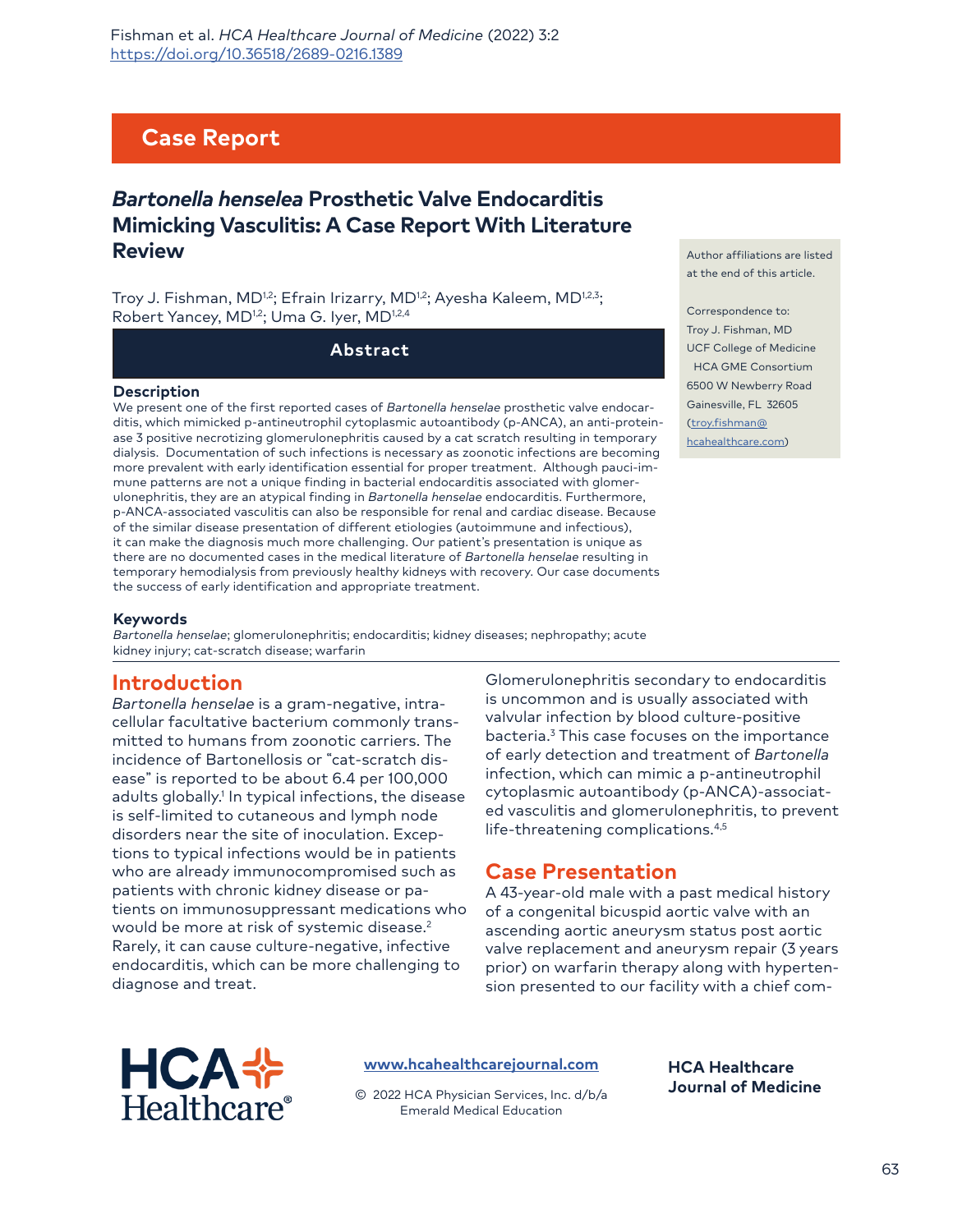# HCA Healthcare Journal of Medicine

| Lab                         | <b>Value</b>         | <b>Reference</b>   |
|-----------------------------|----------------------|--------------------|
| lgG (mg/dL)                 | $2146$ (mg/dL)       | 700-1600 (mg/dL)   |
| $lgA$ (mg/dL)               | 110.8 $(mg/dL)$      | 70-400 (mg/dL)     |
| IgM (mg/dL)                 | $254 \ (mg/dL)$      | 40-230 (mg/dL)     |
| <b>ANA</b>                  | Negative             | Negative           |
| c-ANCA (titer)              | $x < 1:20$ (titer)   | $x < 1:20$ (titer) |
| Anti-proteinase 3 (U/mL)    | 58.7 $(U/mL)$        | $0.0 - 3.5$ (U/mL) |
| p-ANCA (titer)              | <b>1:160</b> (titer) | $x < 1:20$ (titer) |
| Ro/La antibodies (AI)       | $x < 0.2$ (AI)       | $0.0 - 0.9$ (AI)   |
| Smith antibody (AI)         | $x < 0.2$ (AI)       | $x < 0.2$ (AI)     |
| Double stranded DNA (IU/mL) | $2$ (IU/mL)          | $0-4.9$ (IU/mL)    |
| Thyroid peroxidase (IU/mL)  | $111$ (IU/mL)        | $0.0 - 35$ (IU/mL) |
| Complement C3 (mg/dL)       | $63$ (mg/dL)         | 90-180 (mg/dL)     |
| Complement C4 (mg/dL)       | 16.50 (mg/dL)        | 14-44 (mg/dL)      |

**Table 1.** Selected Labs from Vasculitis Evaluation (Abnormal Results Are Bolded)

plaint of shortness of breath and abdominal pain. He initially presented to our emergency department (ED) where the patient was found to be pancytopenic with acute kidney injury (AKI). He also had a non-pruritic, palpable purpura on his bilateral lower extremities. He received an abdominal ultrasound (US), which revealed enlarged, mildly heterogeneous, echogenic kidneys bilaterally, suggesting acute renal disease with an incidental finding of a spleen measuring 20 cm in length. Blood cultures were taken and the patient was admitted for further workup.

During his hospitalization, his evaluation for AKI included obtaining lab work to evaluate for vasculitis (**Table 1**). A renal biopsy was obtained because of the concern for vasculitis-induced glomerulonephritis, which was read as "immune complex-mediated acute proliferative glomerulonephritis with the possibility of warfarin nephropathy because of extensive red blood cell cast formation" (**Figure 1**). This outcome was thought to be from an infectious process. A subsequent workup included obtaining a transesophageal echocardiogram (TEE), which did not show any vegetations on the patient's prosthetic or native valves. Sever-



**Figure 1.** Light microscopy of the glomerulus shows no crescent formation or necrotizing lesions, the mesangium is not expanded and the capillary loops do not show spikes, bubbles, or double contours. There is severe interstitial edema (orange arrow). The inflammatory cell infiltrate is composed of lymphocytes, plasma cells, and eosinophils, and numerous red blood cell casts (black arrow) are present. No vasculitis was seen.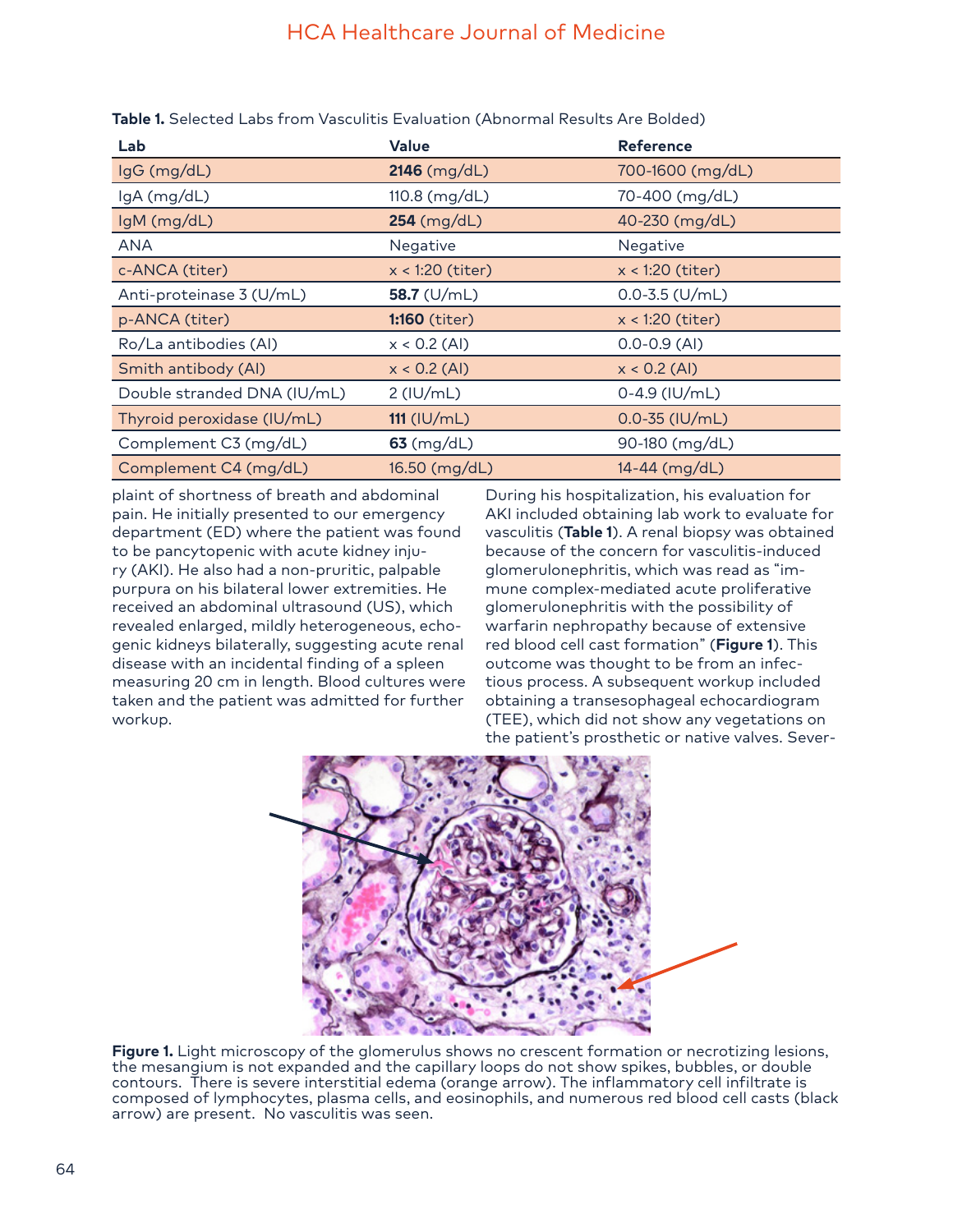| Lab                                           | <b>Value</b>    | <b>Reference</b>      |
|-----------------------------------------------|-----------------|-----------------------|
| Syphilis serology                             | x < 0.2         | $0.0 - 0.9$           |
| A. phagocytophilum serology                   | Negative        | Negative              |
| Bartonella henselae IgG                       | 1:2560          | Negative, $x < 1:320$ |
| Bartonella henselae IgM                       | 1:400           | Negative, $x < 1:100$ |
| Bartonella henselae DNA                       | <b>Positive</b> | Negative              |
| Bartonella quintana IgG                       | 1:640           | Negative, $x < 1:320$ |
| Bartonella quintana IgM                       | Negative        | Negative              |
| Lyme serology                                 | Negative/Absent | Negative/Absent       |
| COVID-19 polymerase chain reac-<br>tion (PCR) | Negative        | Negative              |
| Cytomegalovirus PCR                           | Negative        | Negative              |
| Ehrlichia chaffeensis serology                | Negative        | Negative              |
| Epstein Barr virus serology                   | Negative        | Negative              |
| Hepatitis serology                            | Negative        | Negative              |
| <b>Herpes PCR</b>                             | Negative        | Negative              |
| Human immunodeficiency virus<br>serology      | Not detected    | Not detected          |
| Parvovirus PCR                                | Negative        | Negative              |
| Q-fever antibodies                            | Negative        | Negative              |
| Tuberculosis serology                         | Negative        | Negative              |

**Table 2.** Select Results from PCR Panel (Abnormal Results Are Bolded)

al bacterial and viral panels were evaluated for underlying causative organisms (**Table 2**), and blood cultures consistently returned negative results with the exception of one bottle, which was contaminated with skin flora (*Corynebacterium* species). The patient's Duke Criteria for infective endocarditis was scored as "possible endocarditis" with 4 minor criteria being met (fever, predisposing heart condition, vascular phenomenon, and immunologic phenomena). A bone marrow biopsy was obtained and returned as slightly hypercellular without any evidence of infection, leukemia, lymphoma, myeloma, or fibrosis. The patient was initially treated with pulse dose steroids, which resulted in clinical improvement of his lower extremity purpura. The results of the bacterial panel discussed above were as follows: *Bartonella henselae* IgG was 1:2560, IgM was 1:400, *Bartonella henselae* DNA was positive, and *Bartonella quintana* IgG was 1:640 (**Table 2**). After further questioning, the patient admitted that he lived on a farm with many cats and that he was "often scratched" by the cats. The patient was started on doxycycline and rifampin prior to

discharge with improvement in his abdominal pain. Warfarin was replaced with dual antiplatelet therapy because of the possibility of warfarin-induced nephropathy.

Two months after hospitalization, the patient was no longer on hemodialysis and liver function tests returned to his baseline. His creatinine was elevated at 2.7 mg/dL, and his estimated glomerular filtration rate was 26.7  $mL/min/1.73 m<sup>2</sup>$ , which is thought to be his new baseline.

## **Discussion**

Culture-negative endocarditis is a difficult diagnosis to make and is made more challenging by elusive organisms such as *Bartonella henselae*. Seven species of *Bartonella* (*B. quintana*, *B. henselae*, *B. elizabethae*, *B. vinsonii* subsp. *berkhoffii*, *B. koehlerae*, *B. bacilliformis*, and *B. alsatica*) have been shown to cause human disease with the first case of infective endocarditis being described in 1993.<sup>5</sup> B. quintana accounts for roughly 75% of cases of endocarditis and *B. henselae* accounts for another 20%. The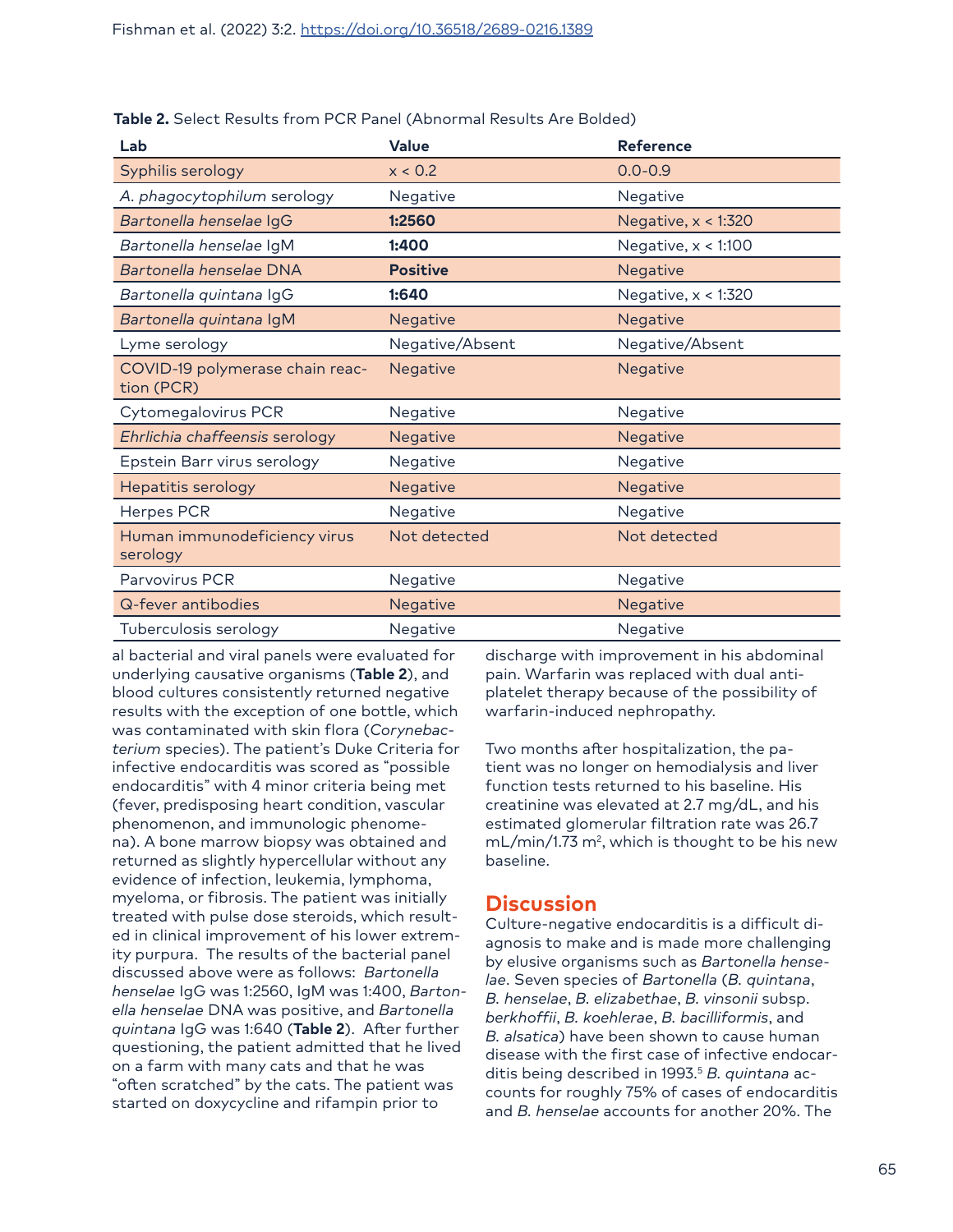## HCA Healthcare Journal of Medicine

remaining species of *Bartonella* rarely cause endocarditis. *B. bacilliformis* is responsible for the famous Carrion's disease causing "Peruvian Warts." It carries a high mortality rate but does not generally cause endocarditis.6 *B. henselae* has a predilection for the aortic valve with up to 75% of *B. henselae* endocarditis cases affecting the aortic valve.7 Furthermore, *B. henselae*  has a higher incidence of affecting native valves compared to prosthetic valves, with prosthetic valve involvement having worse outcomes.<sup>8,9</sup> Our patient's epidemiology differs from these studies, as no vegetation was identified on TEE, and his prosthetic valve is thought to be the infectious source.

It is important to consider *B. henselae* as a causative organism of culture-negative endocarditis as studies have shown that about 40% of domesticated cats in the United States have been shown to harbor *B. henselae*, and missing the diagnosis will delay treatment, causing increased morbidity.<sup>8</sup> As demonstrated in our case, it can also cause glomerulonephritis presenting with AKI, which ultimately leads to hemodialysis in previously healthy kidneys. The pathophysiology of renal failure in the setting of endocarditis has been debated in the medical literature and was originally attributed to emboli from the vegetation<sup>10</sup>, but our case would support the idea that there is a primary immune complex (IC) deposition component (**Figure 2**). This component could stem from the passive trapping of IC that is already in circulation or from the reactivity of IgG antibodies with an endogenous component of the glomerulus itself seen in membranous nephropathy or anti-glomerular basement disease. Several variables determine the clinical consequences of the IC depositions, including where the deposit forms, the biological properties of the antibody, the mechanism of deposition, and the amount of complexes deposited.<sup>11</sup>

Correct identification of the cause of AKI is imperative for patient outcomes, as demonstrated above. Anticoagulation-induced nephropathy should be considered in patients receiving warfarin or heparin products with findings of IC-mediated acute proliferative glomerulonephritis on renal biopsy. The pathophysiology behind this phenomenon is glomerular hemorrhage stemming from over anticoagulation with the blood causing an obstruction in the renal tubules, which may ultimately lead to acute tubular necrosis.<sup>12</sup> Treatment for anticoagulation-induced nephropathy is meant to stop the offending agent and add steroids.

Vasculitis can mimic endocarditis (and vice-versa) both serologically (with high p-ANCA) and clinically.13,14 Certain infections and drugs can induce the production of p-ANCA in endocarditis and glomerular disease. However, proteinase 3-ANCA are specifically found in patients with endocarditis.<sup>15</sup> Some mechanisms linked to the production of these antibodies include barrier dysfunction and superantigens, as seen in patients with p-ANCA-associated endocarditis.15 It is imperative to do a renal biopsy with light microscopy and immunofluorescence studies to detect p-ANCA-associated vasculitis



**Figure 2.** Electron microscopy of the renal biopsy shows mesangial deposits (blue arrows) of immune-complexes.